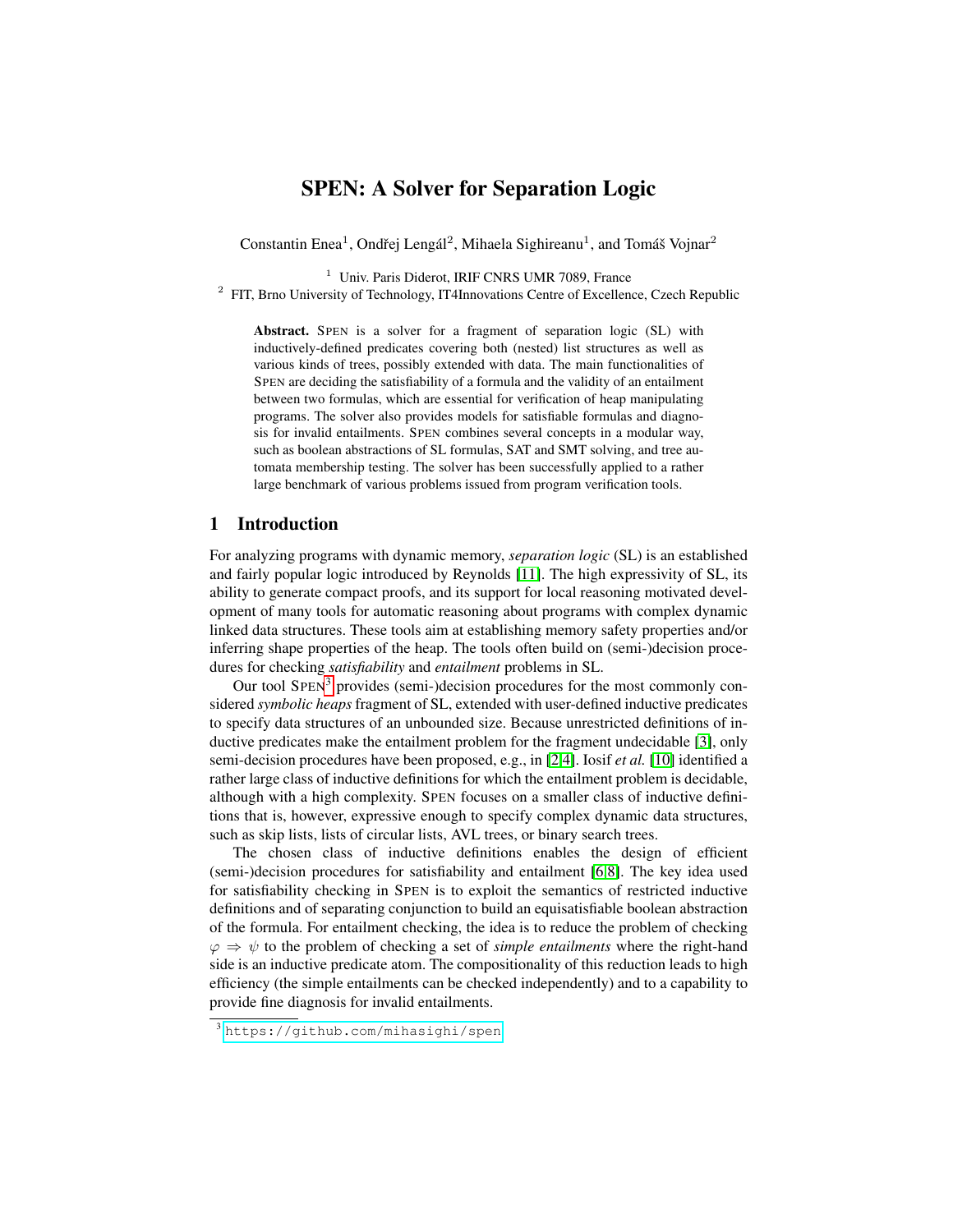The current version of SPEN improves on the ones reported in [\[6](#page-5-5)[,8\]](#page-5-6) in several directions. First, we introduced caching of constructions and results obtained from checking simple entailments in order to increase its efficiency. Second, the wrappers calling the SAT and SMT solvers have been refined to generate smaller formulas and to exploit the incrementality feature of underlying solvers. Third, we improved the diagnosis produced by SPEN. For satisfiability checking, SPEN now provides either a model of a satisfiable formula or an unsatisfiable core; for entailment checking, SPEN provides a proof witness for valid entailments and a diagnostic information otherwise.

SPEN has been successfully tested on a quite large benchmark. The first version of SPEN participated in the SL-COMP'14 contest [\[15\]](#page-5-7) where it won one of its divisions and was second in another one. The later extensions now allow SPEN to handle a richer fragment than those considered in the competition. Moreover, the improvements above lead to better execution times (e.g., by  $10\%$  within the SL-COMP'14 division won by the first version of SPEN and by 30 % on the division where SPEN was the second).

SPEN is not the only solver for SL. The existing solvers differ in the fragment considered (CYCLIST [\[2\]](#page-5-2), SLIDE [\[9\]](#page-5-8)) and/or the techniques used (ASTERIX [\[12\]](#page-5-9), DRYAD [\[14\]](#page-5-10), GRASSHOPPER [\[13\]](#page-5-11), SLEEK [\[4\]](#page-5-3)). A detailed comparison with these solvers is beyond the scope of this paper—we refer the reader to the survey in [\[6](#page-5-5)[,8](#page-5-6)[,15\]](#page-5-7).

## 2 Logic Fragment

SPEN deals with decision problems in a fragment of SL, denoted as  $SL^{1D}$ , that combines the *symbolic heaps* fragment of SL [\[1\]](#page-5-12) with user-defined *inductive predicates* describing various kinds of *lists* (possibly nested, cyclic, or equipped with skip links) or *trees*, possibly extended with data constraints.

*Syntax:* We write X, Y, Z to denote *location variables*, d to denote *data variables*, and  $x, y, z$  for both kinds of variables. We use the vector notation  $\vec{x}$  to abbreviate tuples. We denote by  $\rho$  the tuples built from pairs of *field labels* and variables that specify structured values. We assume a finite set  $\mathcal{P} = \{P_1, \ldots, P_n\}$  of *predicate symbols*, each with an associated arity, and a special location variable nil. A *symbolic heap formula* ψ is a formula of the form  $\exists \vec{x} \cdot \Pi \wedge \Sigma$  where  $\Pi$  is a *pure formula* and  $\Sigma$  is a *spatial formula* with the following syntax:

 $\Pi$  ::=  $X = Y | X \neq Y | \Delta | \Pi \wedge \Pi$   $\Sigma$  ::= emp  $| X \mapsto \rho | P(X, \vec{x}) | \Sigma^* \Sigma$ 

Here,  $\Delta$  is a constraint over data variables. We let it unspecified, though SPEN presently supports the first-order theory over multisets of integers with integer linear constraints. The spatial atoms (i.e., the empty heap, the heap cell allocated at  $X$ , resp. the heap region shaped by some predicate  $P \in \mathcal{P}$ ) are composed by the separating conjunction "\*". An SL<sup>ID</sup> formula  $\varphi$  is a set of symbolic heaps interpreted as a disjunction  $\vee_i \psi_i$ .

Predicates  $P \in \mathcal{P}$  are defined by a set of *inductive rules* of the form  $\psi \Rightarrow P(X, \vec{x})$ where  $(X, \vec{x})$  is a tuple of distinct variables including all free variables in the symbolic heap  $\psi$  (the rule body). X is called the root node of the heap segment defined by P. A rule is called a *base rule* if its spatial part is emp, i.e., an empty heap; otherwise, it is an *inductive rule*.

*Fragments:* SPEN considers a restricted class of inductive rules such that the defined predicates specify (possibly empty) heap segments connecting (by location fields) the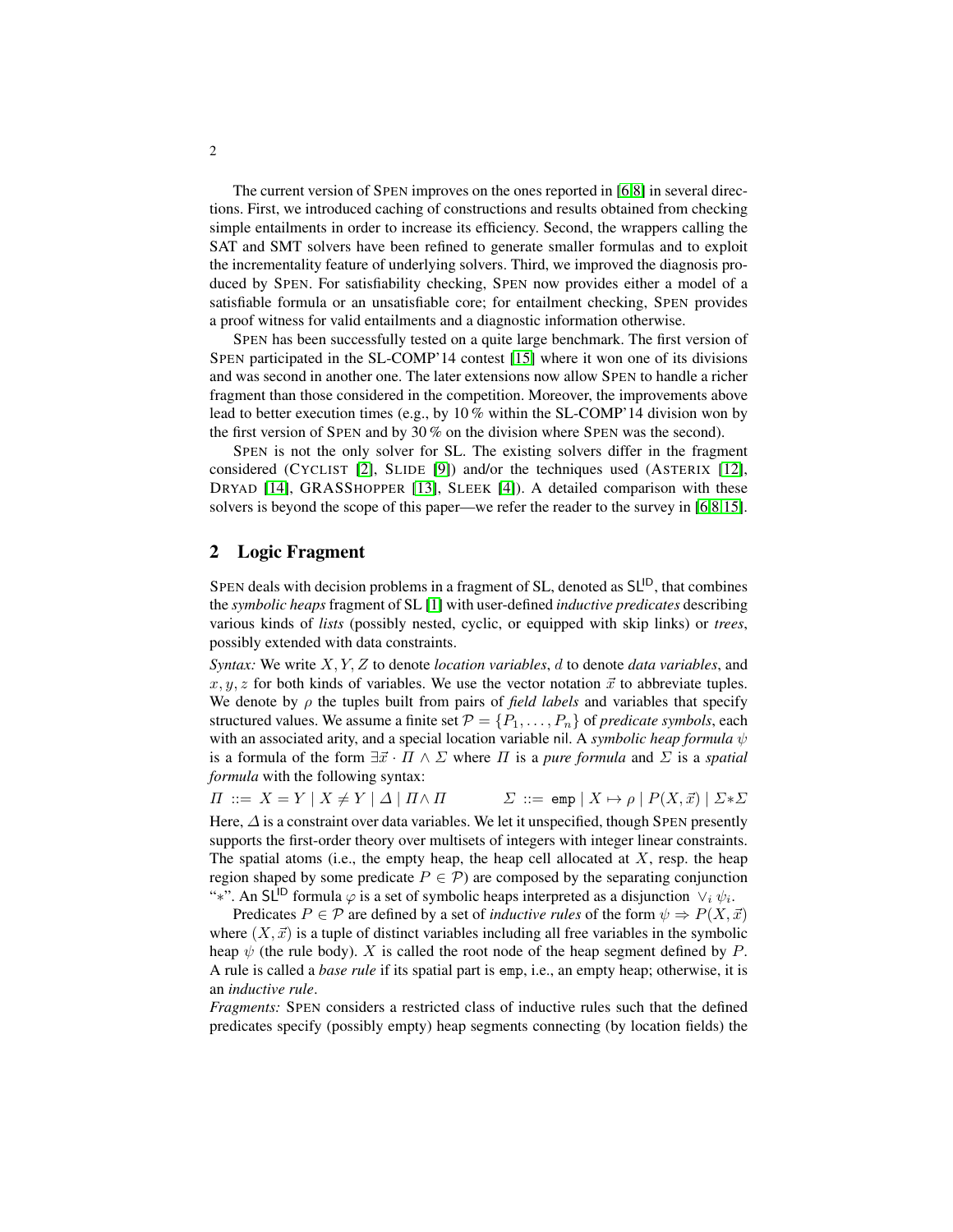root location  $X$  with all locations in the heap or nil. The restrictions have been defined formally in  $[6,8]$  $[6,8]$ . They mainly require, for each inductive predicate  $P$ , the presence of a unique base rule and inductive rules where the root  $X$  points to a memory cell that contains at least one field from which another heap specified by  $P$  starts. The fragment defined in [\[6\]](#page-5-5), called  $SL<sup>ID</sup>$ , can describe various kinds of lists that can be singly- or doubly-linked, cyclic, nested, and can have skip links. It does not permit data constraints and inductive tree structures. On the other hand, the fragment  $SL_0^{\text{ID}}$  defined in [\[8\]](#page-5-6) permits data constraints and can describe tree structures of bounded width, such as sorted list segments, AVL trees, binary search trees, but not nested cyclic lists.

*Decision problems:* For both fragments above, SPEN considers the problems of checking satisfiability of a formula, i.e., checking whether  $\models \varphi$  holds, and the validity of an entailment  $\varphi \Rightarrow \varphi'$  where the symbolic heaps of  $\varphi'$  can be quantified only over data variables. A simple example of an entailment problem in  $SL<sup>ID</sup>$  considered by SPEN is:

 $\exists Y, W. \ X \neq Z \land X \mapsto \{(\text{next}, Y)\} * \text{sl}(Y, W) * W \mapsto \{(\text{next}, Z)\}$  $\Rightarrow$  $sl1(X, Z)$ ,

which, intuitively, checks whether a composition of two memory cells specified by the *points-to atoms*  $X \mapsto \{(\texttt{next}, Y)\}\$ and  $W \mapsto \{(\texttt{next}, Z)\}\$ and the predicate atom  $s11(Y,W)$  describes a set of heaps that are all also models of the predicate  $s11(X, Z)$ defining an acyclic singly-linked list segment between X and Z.

# <span id="page-2-2"></span>3 Satisfiability Checking

Given a set of inductive definitions  $\mathcal P$  and a symbolic heap  $\psi$ , the procedures for checking satisfiability in SPEN follow the workflow given in Fig. [1.](#page-2-0) The satisfiability checking of an SL<sup>ID</sup> formula  $\varphi$  makes a classic use of this basic procedure. The crux of the procedures for both fragments is the definition of a boolean formula  $B[\psi]$ , called *boolean abstraction*, such that the data-free part of  $\psi$  is satisfiable iff  $B[\psi]$  is satisfiable [\[6](#page-5-5)[,7\]](#page-5-13).

Once the boolean abstraction  $B[\psi]$  is computed, SPEN queries a SAT solver (currently,  $MINISAT<sup>4</sup>$  $MINISAT<sup>4</sup>$  $MINISAT<sup>4</sup>$ ) for the satisfiability of  $B[\psi]$ . If  $B[\psi]$  is unsatisfiable, SPEN can re-

<span id="page-2-0"></span>

Fig. 1: SPEN workflow for satisfiability checking

turn an unsatisfiable core of  $\psi$ , deduced from an unsatisfiable core of  $B[\psi]$ . If  $B[\psi]$  is satisfiable and  $\psi \in SL_{L}^{\mathsf{ID}}$ , SPEN has the option of returning a model of  $\psi$  obtained from a model of  $B[\psi]$  by unfolding predicate atoms corresponding to non-empty heap segments. The unfolding of predicate atoms is done twice to emphasize the non-emptiness

<span id="page-2-1"></span><sup>4</sup> Available at <http://minisat.se>.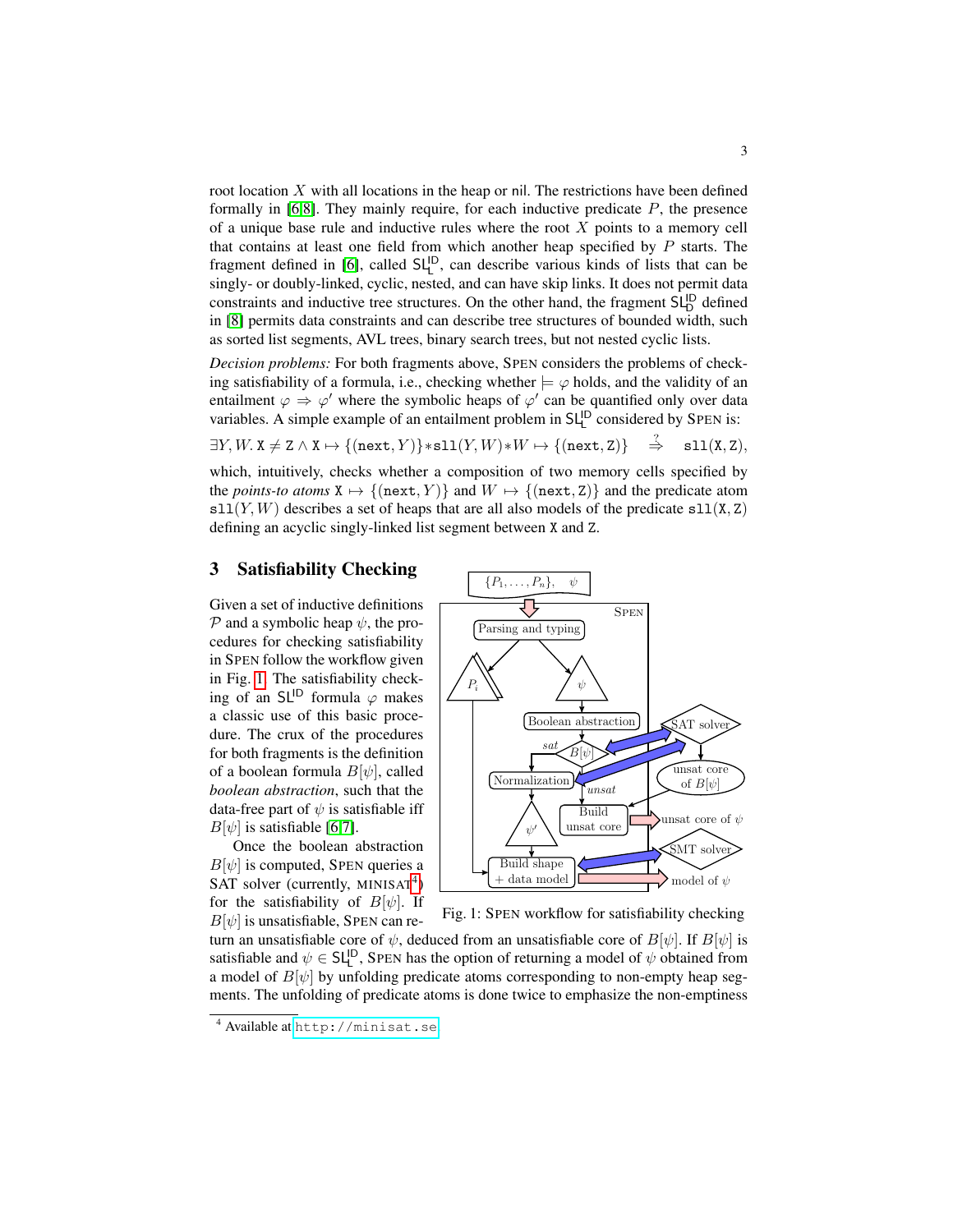of the segment. For  $\psi \in SL_D^{\text{ID}}$ , the satisfiability checking continues by constructing a formula  $\Delta_{\psi}$  that conjuncts the data part of  $\psi$  with the data parts obtained by unfolding the non-empty heap segments given by the model of  $B[\psi]$ . To check the satisfiability of  $\Delta_{\psi}$ , SPEN queries an SMT solver for the theory of multisets with integer data (currently, SPEN implements a wrapper for the UFLIA theory of Z3 [\[5\]](#page-5-14)).

If the boolean abstraction  $B[\psi]$  is satisfiable, it is then used to normalize the spatial part of  $\psi$ , which is a step used by entailment checking too. This process saturates the pure part of  $\psi$  with (dis-)equalities between locations variables and removes predicate atoms that correspond to empty heap segments, producing a normalized formula  $\psi'$ .

## 4 Entailment Checking

To check the validity of an entailment  $\varphi_1 \Rightarrow \varphi_2$ , SPEN uses a sound procedure to deal with disjunctive formulas: it checks that for every disjunct  $\psi_1$  in  $\varphi_1$ , there is a disjunct  $\psi_2$  of  $\varphi_2$  such that  $\psi_1 \Rightarrow \psi_2$ . The procedure for deciding the validity of entailments between symbolic heaps follows the workflows given in Fig. [2](#page-3-0) and Fig. [3](#page-4-0) (the theoretical foundations were established in [\[6](#page-5-5)[,8\]](#page-5-6)). The two formulas are first checked for satisfiability and normalized using the procedures from Section [3.](#page-2-2) If one of the two formulas is unsatisfiable, then the validity of the entailment can be already determined, e.g., if  $\psi_1$  is unsatisfiable then the entailment is valid. When both formulas

<span id="page-3-0"></span>

Fig. 2: SPEN workflow for entailment in SL<sup>ID</sup>

are satisfiable, SPEN offers two different procedures tuned for each fragment of SL<sup>ID</sup>.

For the fragment SL<sup>ID</sup>, SPEN reduces the entailment problem  $\psi_1 \Rightarrow \psi_2$  to a set of entailment queries of the form  $\psi_1[a] \Rightarrow a$ , called *simple entailments*, where  $\psi_1[a]$  is a sub-formula of  $\psi_1$  and a is a (points-to or inductive) spatial atom of  $\psi_2$  (there will be one such entailment for each spatial atom a in  $\psi_2$ ). Intuitively, the sub-formula  $\psi_1[a]$ describes the region of a heap modelled by  $\psi_1$  that should satisfy a. The procedures for computing  $\psi_1[a]$  and testing simple entailments use an intermediary graph representation of symbolic heap formulas, called an *SL-graph* and denoted  $G[\psi]$ . Basically, nodes of  $G[\psi]$  represent sets of aliased variables according to the pure part of  $\psi$ , and edges represent dis-equalities and spatial atoms of  $\psi$ , e.g., a spatial atom  $P(X, Y, \vec{x})$  is represented by a directed edge from X to Y labeled by  $P(\vec{x})$ . Thus, when a is a predicate atom  $P(X, Y, \vec{x})$ ,  $\psi_1[a]$  is obtained from the SL-graph of  $\psi_1$  by selecting the edges reachable from X and co-reachable from Y. The graph selected for  $\psi_1[a]$  is transformed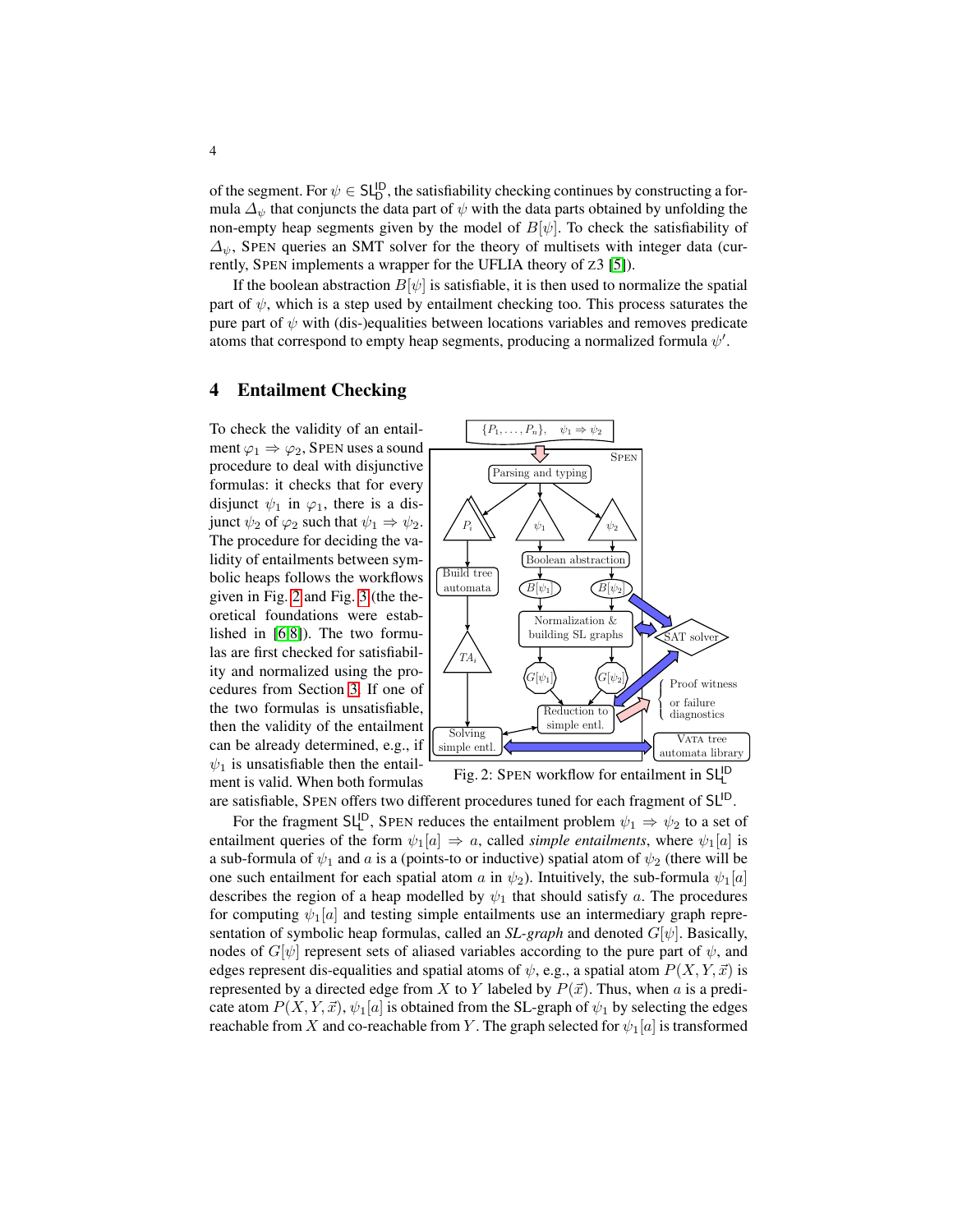<span id="page-4-1"></span>Table 1: Experimental results on an Intel(R) Core(TM) i7-2600 CPU at 1.60GHz

| $ F$ ragments |                        |                                          |    | Time [s] |  | SL-COMP'14 results                                                            |  |
|---------------|------------------------|------------------------------------------|----|----------|--|-------------------------------------------------------------------------------|--|
| $SL^{D}$      | <b>SL<sup>ID</sup></b> | <i>Benchmark</i>   $Size SPEN_1 SPEN_0 $ |    |          |  | Time [s] StarExec/solver                                                      |  |
|               |                        |                                          |    |          |  | $ s110 \text{ sat}  110  11.20  11.28   (I) 1.06$ / Asterix, (II) 3.27 / SPEN |  |
|               |                        | $ sl10_{ent1} 292 $                      |    |          |  | 34.45 34.94 (I) 2.98 / Asterix, (II) 7.58 / SPEN                              |  |
|               |                        | FDB_entl                                 | 43 | 1.08     |  | $1.00(1) 0.61 /$ Spen, (II) 43.65 / SLEEK                                     |  |
|               |                        | FDB_ent1 <sup>+</sup>                    | 55 | 0.65     |  |                                                                               |  |

into a tree  $t_1$ , which is tested for membership in the language of a tree automaton built from the rules defining P for the atom  $a = P(X, Y, \vec{x})$ .

For the fragment  $SL_{D}^{ID}$ , SPEN implements a proof search strategy for the entailment problem  $\psi_1 \Rightarrow \exists d. \psi_2$ . The strategy computes a sequence of formulas  $\exists \vec{d}^1 \cdot \psi_1^1, \ldots, \exists \vec{d}^n \cdot \psi_1^n$  such that (1) ∃ $\vec{d}^i$ .  $\psi_1^i$  ⇒ ∃ $\vec{d}^{i+1}$ .  $\psi_1^{i+1}$  and (2)  $\exists \vec{d}^n$ .  $\psi_{1}^n$  is syntactically equivalent to  $\exists \vec{d}$ .  $\psi_2$ . The entailments in point (1) are obtained by applying the inductive rules and lemmas obtained automatically thanks to restriction required on inductive definitions. The procedure requires to check entailments between data

<span id="page-4-0"></span>



constraints, which is done using the previously mentioned wrapper to the SMT solver. For both procedures, when the input entailment  $\psi_1 \Rightarrow \exists d. \psi_2$  holds, SPEN has the option of providing a proof witness that either indicates the fact that  $\psi_1$  is unsatisfiable or it consists of the normalized forms of  $\psi_1$  and  $\psi_2$  and the mapping of sub-fomulas in  $\psi_1$  to atoms of  $\psi_2$ . When the input entailment is not valid and the procedure terminates, SPEN provides a diagnosis that explains why the entailment fails.

#### 5 Experimental Results

SPEN has been applied to a benchmark of 578 problems (available in the repository), 90 % obtained from verification conditions of iterative programs on complex dynamic data structures. The remaining problems are crafted to test the capabilities of the solver. Tables [1](#page-4-1) and [2](#page-5-15) provide an overview of results obtained by SPEN on this benchmark.

The benchmark of  $SL<sup>ID</sup>$  problems includes three divisions of SL-COMP'14: satisfiability and entailment problems for acyclic singly linked lists (sll0\_sat resp. sll0\_entl), and entailment checking for formulas describing more complicated types of linked lists, e.g., doubly-linked lists, skip lists, and nested lists (FDB\_entl). SPEN spends less than 0.05 s on 90% of the problems with the maximum time of 0.5 s; these times include calls to a SAT solver. The benchmark  $FDB$  entl<sup>+</sup> includes the problems not in the SL-COMP'14 benchmark (e.g., formulas describing lists of cyclic lists). The reported times in the last column have been obtained in 2014 on the  $StarExec^5$  $StarExec^5$  platform.

<span id="page-4-2"></span> $^5$  <www.starexec.org>, an Intel(R) Xeon(R) CPU E5-2609 at 2.40GHz of and 10 MB cache.